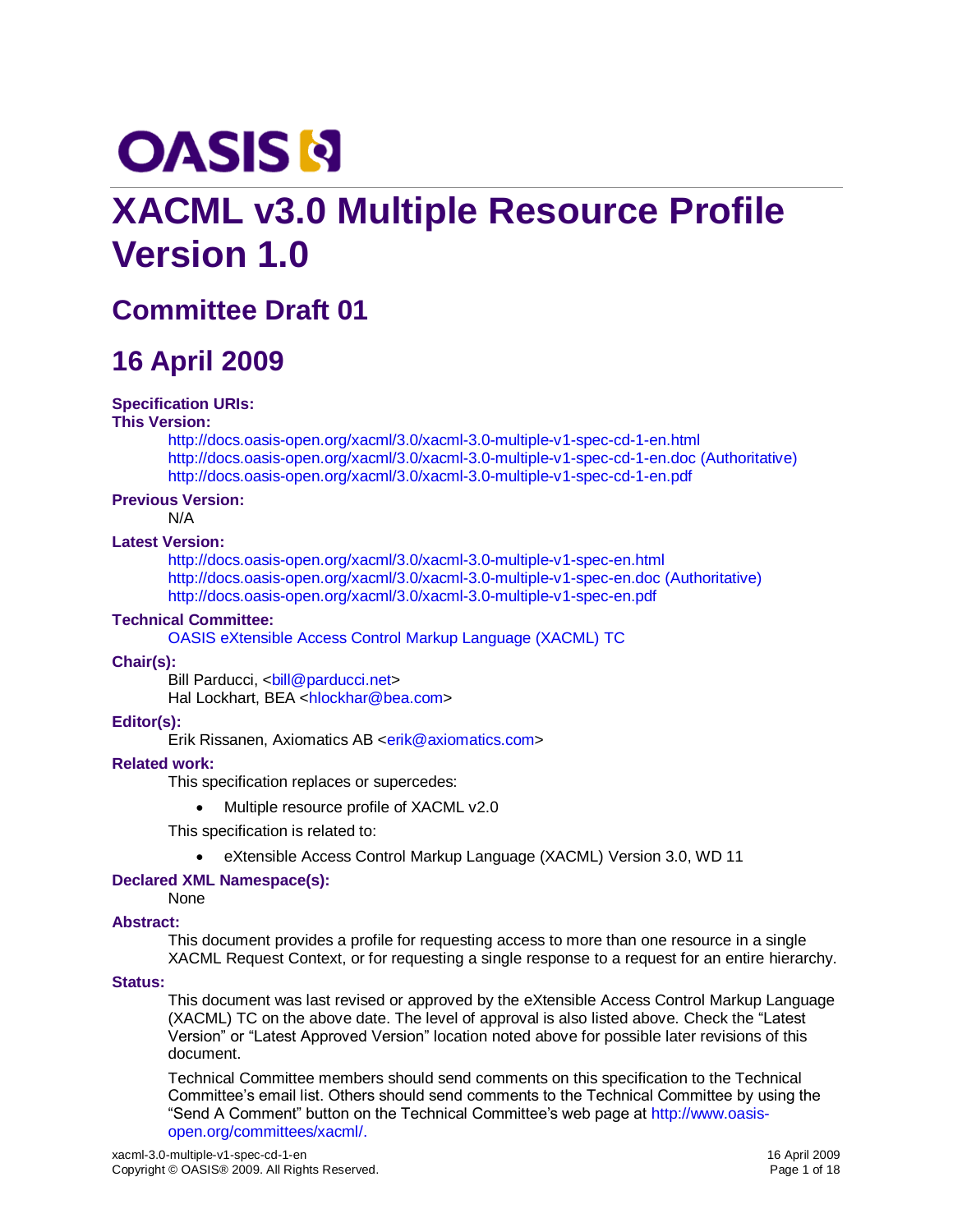For information on whether any patents have been disclosed that may be essential to implementing this specification, and any offers of patent licensing terms, please refer to the Intellectual Property Rights section of the Technical Committee web page [http://www.oasis](http://www.oasis-open.org/committees/xacml/ipr.php)[open.org/committees/xacml/ipr.php.](http://www.oasis-open.org/committees/xacml/ipr.php)

The non-normative errata page for this specification is located at [http://www.oasis](http://www.oasis-open.org/committees/xacml/)[open.org/committees/xacml/.](http://www.oasis-open.org/committees/xacml/)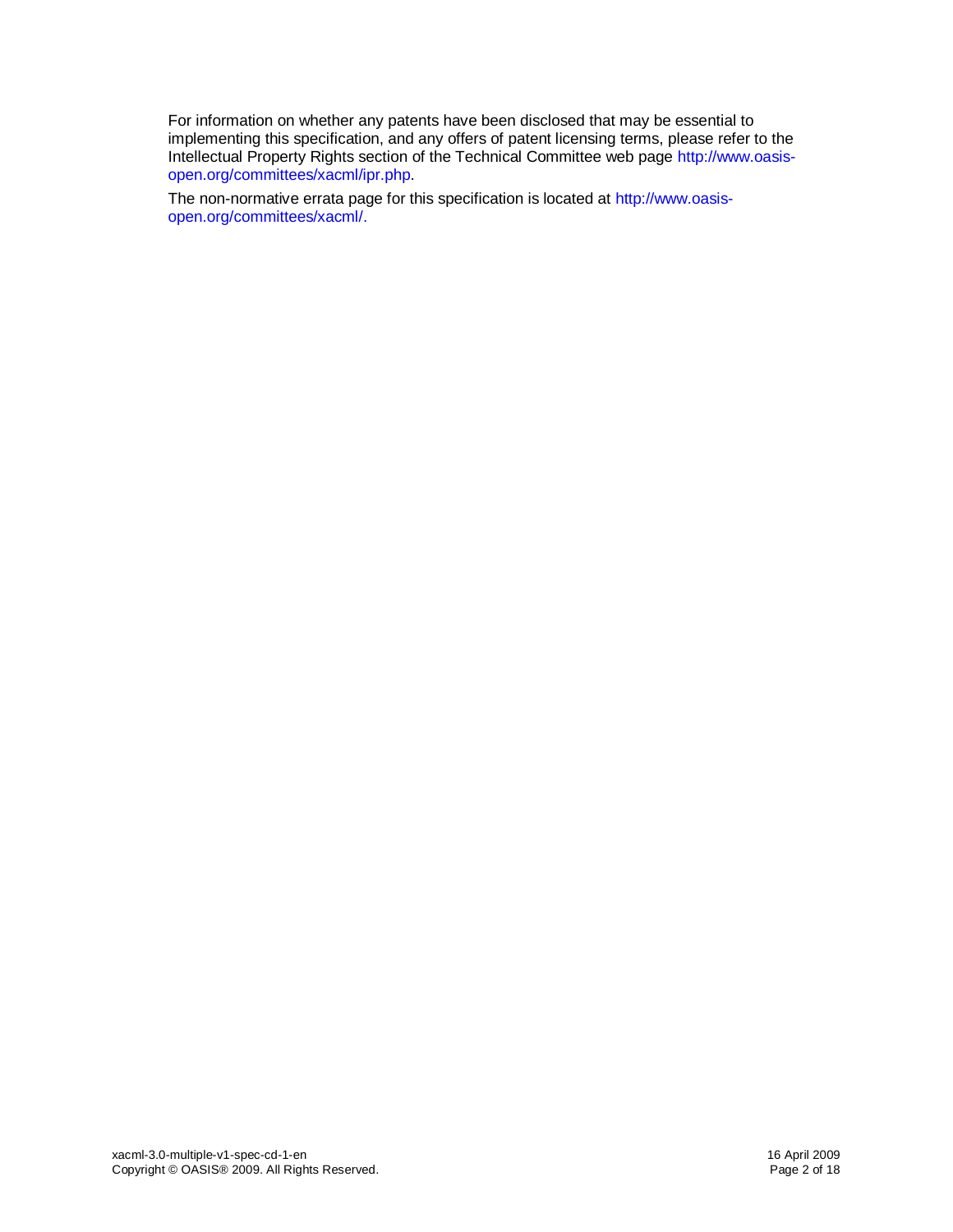# **Notices**

Copyright © OASIS® 2009. All Rights Reserved.

All capitalized terms in the following text have the meanings assigned to them in the OASIS Intellectual Property Rights Policy (the "OASIS IPR Policy"). The full Policy may be found at the OASIS website.

This document and translations of it may be copied and furnished to others, and derivative works that comment on or otherwise explain it or assist in its implementation may be prepared, copied, published, and distributed, in whole or in part, without restriction of any kind, provided that the above copyright notice and this section are included on all such copies and derivative works. However, this document itself may not be modified in any way, including by removing the copyright notice or references to OASIS, except as needed for the purpose of developing any document or deliverable produced by an OASIS Technical Committee (in which case the rules applicable to copyrights, as set forth in the OASIS IPR Policy, must be followed) or as required to translate it into languages other than English.

The limited permissions granted above are perpetual and will not be revoked by OASIS or its successors or assigns.

This document and the information contained herein is provided on an "AS IS" basis and OASIS DISCLAIMS ALL WARRANTIES, EXPRESS OR IMPLIED, INCLUDING BUT NOT LIMITED TO ANY WARRANTY THAT THE USE OF THE INFORMATION HEREIN WILL NOT INFRINGE ANY OWNERSHIP RIGHTS OR ANY IMPLIED WARRANTIES OF MERCHANTABILITY OR FITNESS FOR A PARTICULAR PURPOSE.

OASIS requests that any OASIS Party or any other party that believes it has patent claims that would necessarily be infringed by implementations of this OASIS Committee Specification or OASIS Standard, to notify OASIS TC Administrator and provide an indication of its willingness to grant patent licenses to such patent claims in a manner consistent with the IPR Mode of the OASIS Technical Committee that produced this specification.

OASIS invites any party to contact the OASIS TC Administrator if it is aware of a claim of ownership of any patent claims that would necessarily be infringed by implementations of this specification by a patent holder that is not willing to provide a license to such patent claims in a manner consistent with the IPR Mode of the OASIS Technical Committee that produced this specification. OASIS may include such claims on its website, but disclaims any obligation to do so.

OASIS takes no position regarding the validity or scope of any intellectual property or other rights that might be claimed to pertain to the implementation or use of the technology described in this document or the extent to which any license under such rights might or might not be available; neither does it represent that it has made any effort to identify any such rights. Information on OASIS' procedures with respect to rights in any document or deliverable produced by an OASIS Technical Committee can be found on the OASIS website. Copies of claims of rights made available for publication and any assurances of licenses to be made available, or the result of an attempt made to obtain a general license or permission for the use of such proprietary rights by implementers or users of this OASIS Committee Specification or OASIS Standard, can be obtained from the OASIS TC Administrator. OASIS makes no representation that any information or list of intellectual property rights will at any time be complete, or that any claims in such list are, in fact, Essential Claims.

The names "OASIS" and "XACML" are trademarks of OASIS, the owner and developer of this specification, and should be used only to refer to the organization and its official outputs. OASIS welcomes reference to, and implementation and use of, specifications, while reserving the right to enforce its marks against misleading uses. Please see<http://www.oasis-open.org/who/trademark.php> for above guidance.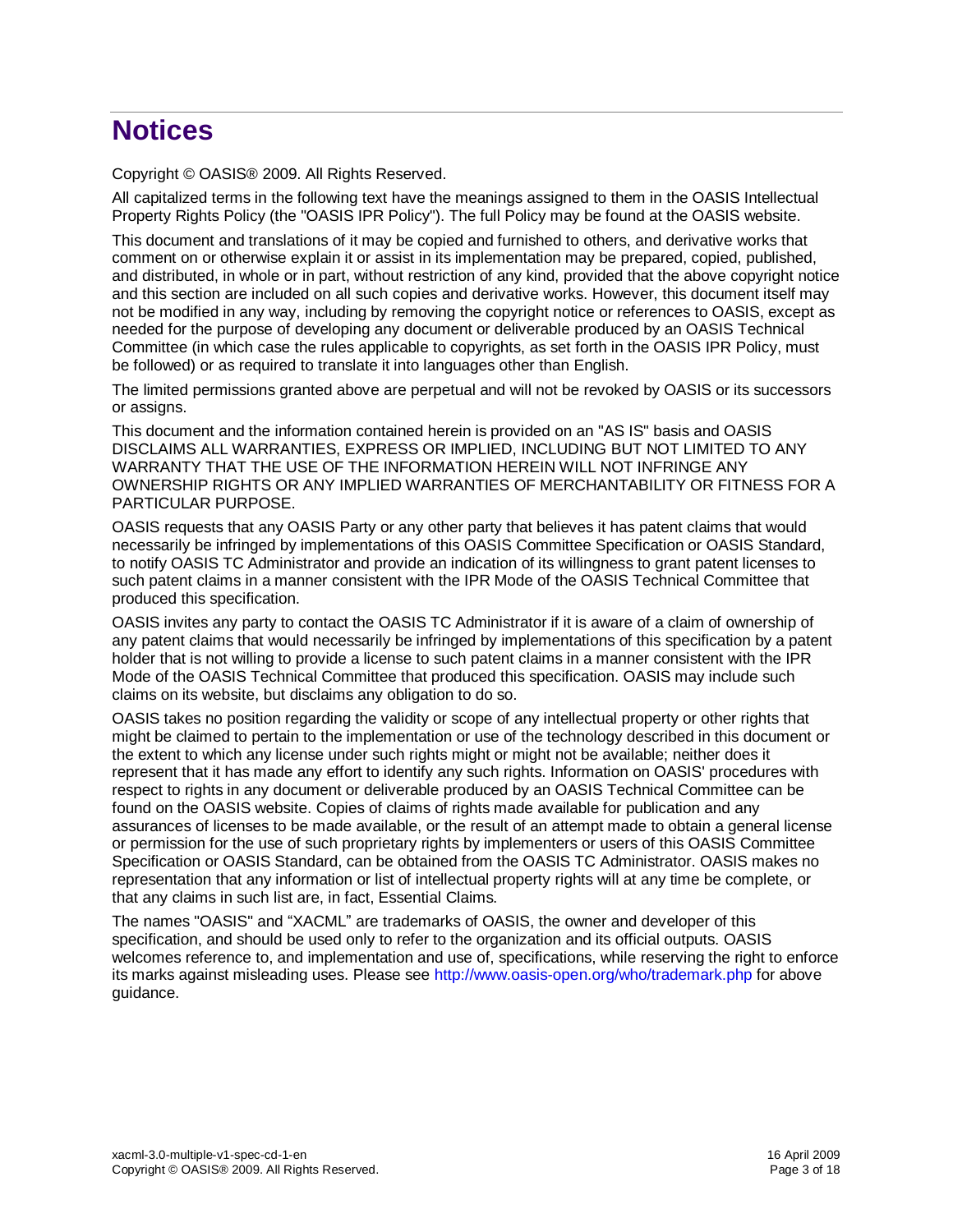# **Table of Contents**

| 1              |                                                                                                        |  |
|----------------|--------------------------------------------------------------------------------------------------------|--|
|                |                                                                                                        |  |
|                |                                                                                                        |  |
|                |                                                                                                        |  |
|                |                                                                                                        |  |
|                |                                                                                                        |  |
| $\overline{2}$ |                                                                                                        |  |
|                |                                                                                                        |  |
|                |                                                                                                        |  |
|                |                                                                                                        |  |
|                |                                                                                                        |  |
|                |                                                                                                        |  |
|                |                                                                                                        |  |
|                |                                                                                                        |  |
|                |                                                                                                        |  |
|                |                                                                                                        |  |
|                |                                                                                                        |  |
|                |                                                                                                        |  |
|                |                                                                                                        |  |
|                |                                                                                                        |  |
|                |                                                                                                        |  |
|                |                                                                                                        |  |
|                |                                                                                                        |  |
| 3              |                                                                                                        |  |
|                |                                                                                                        |  |
|                |                                                                                                        |  |
|                |                                                                                                        |  |
|                |                                                                                                        |  |
|                |                                                                                                        |  |
|                |                                                                                                        |  |
|                |                                                                                                        |  |
|                |                                                                                                        |  |
| 4              |                                                                                                        |  |
|                |                                                                                                        |  |
| 5              |                                                                                                        |  |
| 6              |                                                                                                        |  |
|                | 6.1 Processor of requests for multiple resources as nodes identified by "scope" 16                     |  |
|                | 6.2 Processor of requests for multiple resources as nodes identified by XPath 16                       |  |
|                | 6.3 Processor of requests for multiple resources by multiple <attributes> elements  16</attributes>    |  |
|                | 6.4 Processor of requests for multiple resources by reference to <attributes> elements 16</attributes> |  |
|                |                                                                                                        |  |
|                |                                                                                                        |  |
| А.             |                                                                                                        |  |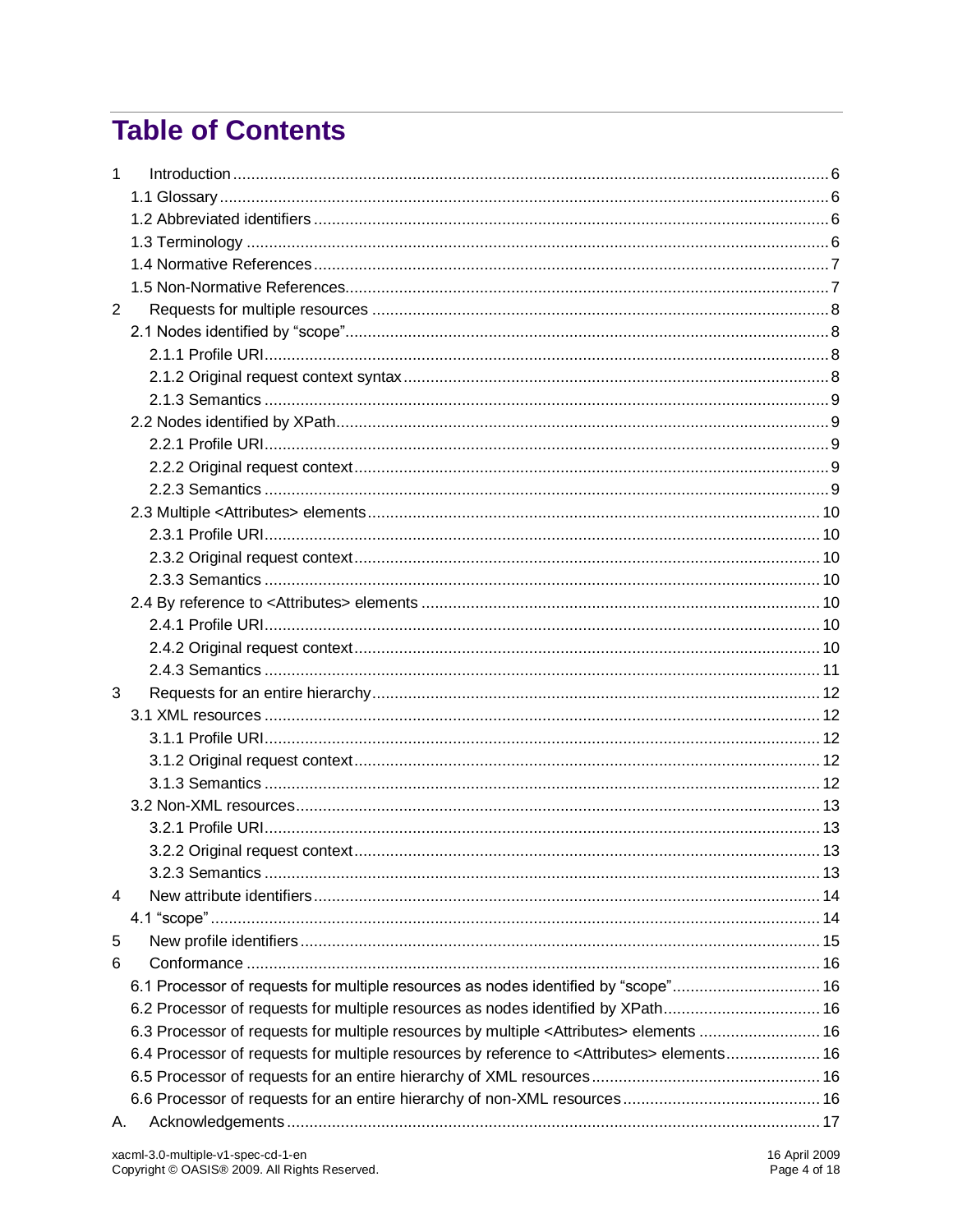| -<br>в |  |
|--------|--|
|--------|--|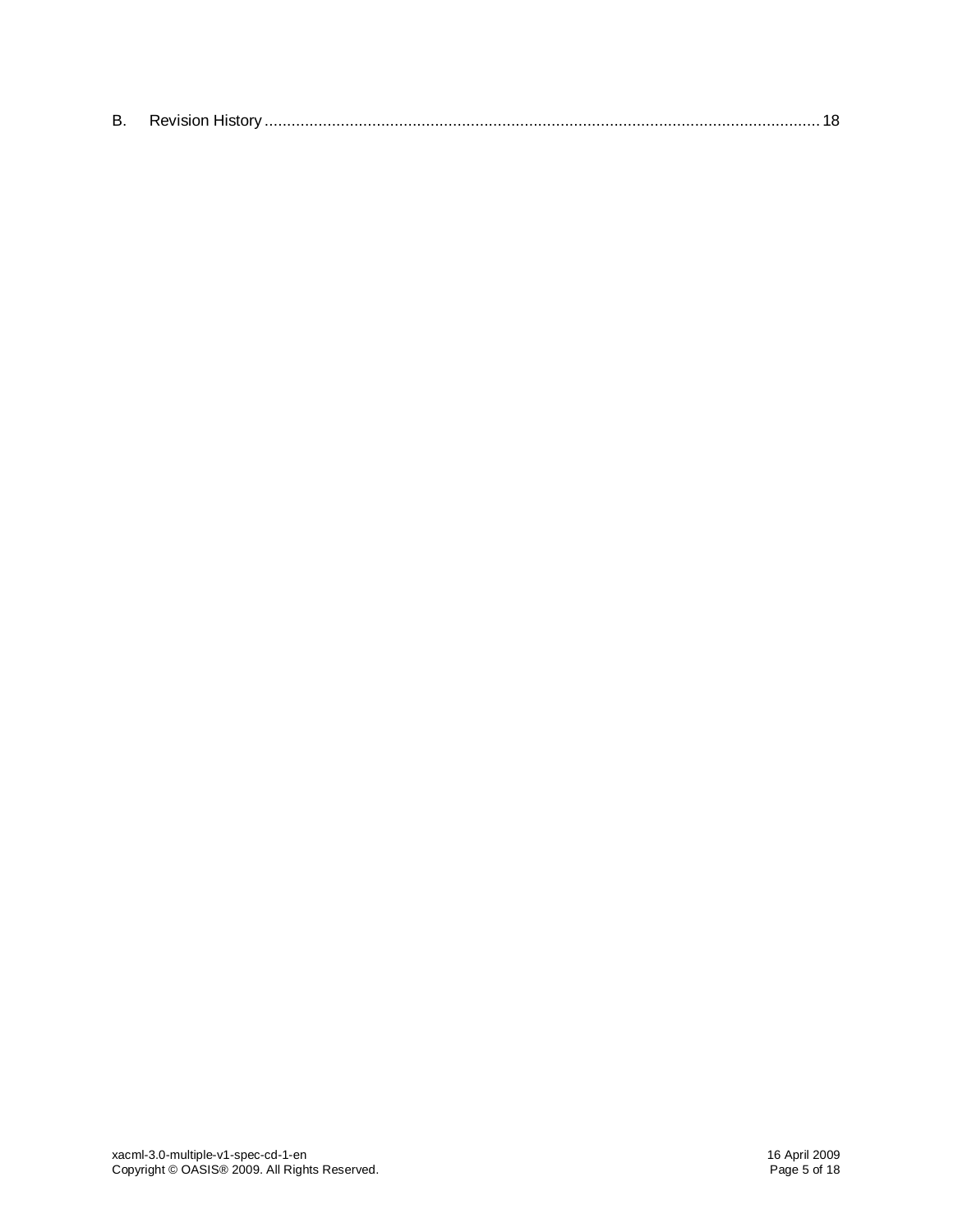# <span id="page-5-0"></span>**1 Introduction**

#### **{Non-normative}**

 The policy evaluation performed by an XACML Policy Decision Point, or PDP, is defined in terms of a single requested resource in the XACML Specification **[\[XACML\]](#page-6-2)**, with the authorization decision 5 contained in a single <Result> element of the response context. A Policy Enforcement Point, or PEP, however, may wish to submit a single request context for access to multiple resources, and may wish to 7 obtain a single response context that contains a separate authorization decision (<Result> element) for each requested resource. Such a request context might be used to avoid sending multiple decision request messages between a PEP and PDP, for example. Alternatively, a PEP may wish to submit a single request context for all the *nodes* in a hierarchy, and may wish to obtain a single authorization decision (<Result> element) that indicates whether access is permitted to all of the requested *nodes*. Such a request context might be used when the requester wants access to an entire XML document, to an entire sub-tree of elements in such a document, or to an entire file system directory with all its subdirectories and files, for example.

- This Profile describes three ways in which a PEP can request authorization decisions for multiple
- resources in a single request context, and how the result of each such authorization decision is represented in the single response context that is returned to the PEP.
- 

 This Profile also describes two ways in which a PEP can request a single authorization decision in response to a request for all the *nodes* in a hierarchy.

- Support for each of the mechanisms described in this Profile is optional for compliant XACML
- implementations.

#### <span id="page-5-1"></span>**1.1 Glossary**

#### **Hierarchical resource**

24 A resource that is organized as a tree or forest (Directed Acyclic Graph) of individual resources called *nodes*.

#### **Node**

An individual resource that is part of a *hierarchical resource*.

### <span id="page-5-2"></span>**1.2 Abbreviated identifiers**

Commonly used resource attributes are abbreviated as follows:

#### **"resource-id" attribute**

31 A resource attribute with an AttributeId of "urn:oasis:names:tc:xacml:1.0:resource:resource-id".

#### **"scope" attribute**

 A resource attribute with an AttributeId of "urn:oasis:names:tc:xacml:2.0:resource:scope". See Section [4.1](#page-13-1) for more information about this attribute.

# <span id="page-5-3"></span>**1.3 Terminology**

The key words "MUST", "MUST NOT", "REQUIRED", "SHALL", "SHALL NOT", "SHOULD", "SHOULD

 NOT", "RECOMMENDED", "MAY", and "OPTIONAL" in this document are to be interpreted as described in **[\[RFC2119\]](#page-6-3)**.

- The phrase **{Optional}** means that the described functionality is optional for compliant XACML
- implementations, but, if the functionality is claimed as being supported according to this Profile, then it
- SHALL be supported in the way described.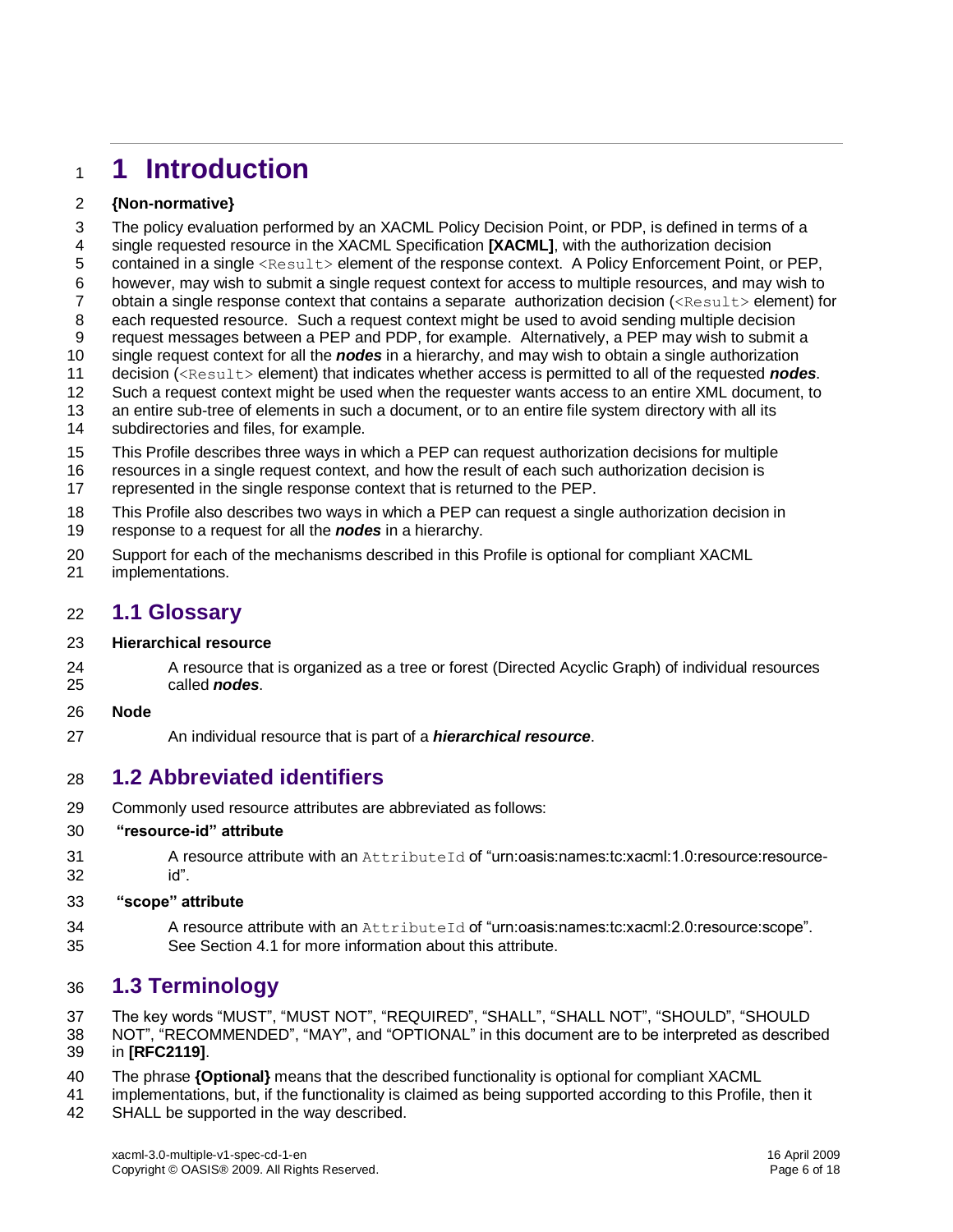Example code listings appear like this.

 In descriptions of syntax, elements in angle brackets ("<", ">") are to be replaced by appropriate values, square brackets ("[", "]") enclose optional elements, elements in quotes are literal components, and "\*"

indicates that the preceding element may occur zero or more times.

# <span id="page-6-0"></span>**1.4 Normative References**

<span id="page-6-4"></span><span id="page-6-3"></span>

| 48<br>49<br>50 | [Hierarchical] | E. Rissanen, R. Levinson and H. Lockhart eds., Hierarchical XACML v3.0<br>Hierarchical Resource Profile Version 1.0, Working draft 8, 5 April 2009, FIXME<br>URL |
|----------------|----------------|------------------------------------------------------------------------------------------------------------------------------------------------------------------|
| 51<br>52       | [RFC2119]      | S. Bradner, Key words for use in RFCs to Indicate Requirement Levels,<br>http://www.ietf.org/rfc/rfc2119.txt, IETF RFC 2119, March 1997.                         |
| 53<br>54       | <b>IXACML1</b> | E. Rissanen, ed., eXtensible Access Control Markup Language (XACML) Version<br>3.0, Working draft 11, 5 April 2009, FIXME URL                                    |
| 55<br>56       | <b>IXPath1</b> | XML Path Language (XPath), Version 1.0, W3C Recommendation 16, November<br>1999. Available at http://www.w3.org/TR/xpath                                         |

### <span id="page-6-5"></span><span id="page-6-2"></span><span id="page-6-1"></span>**1.5 Non-Normative References**

**None**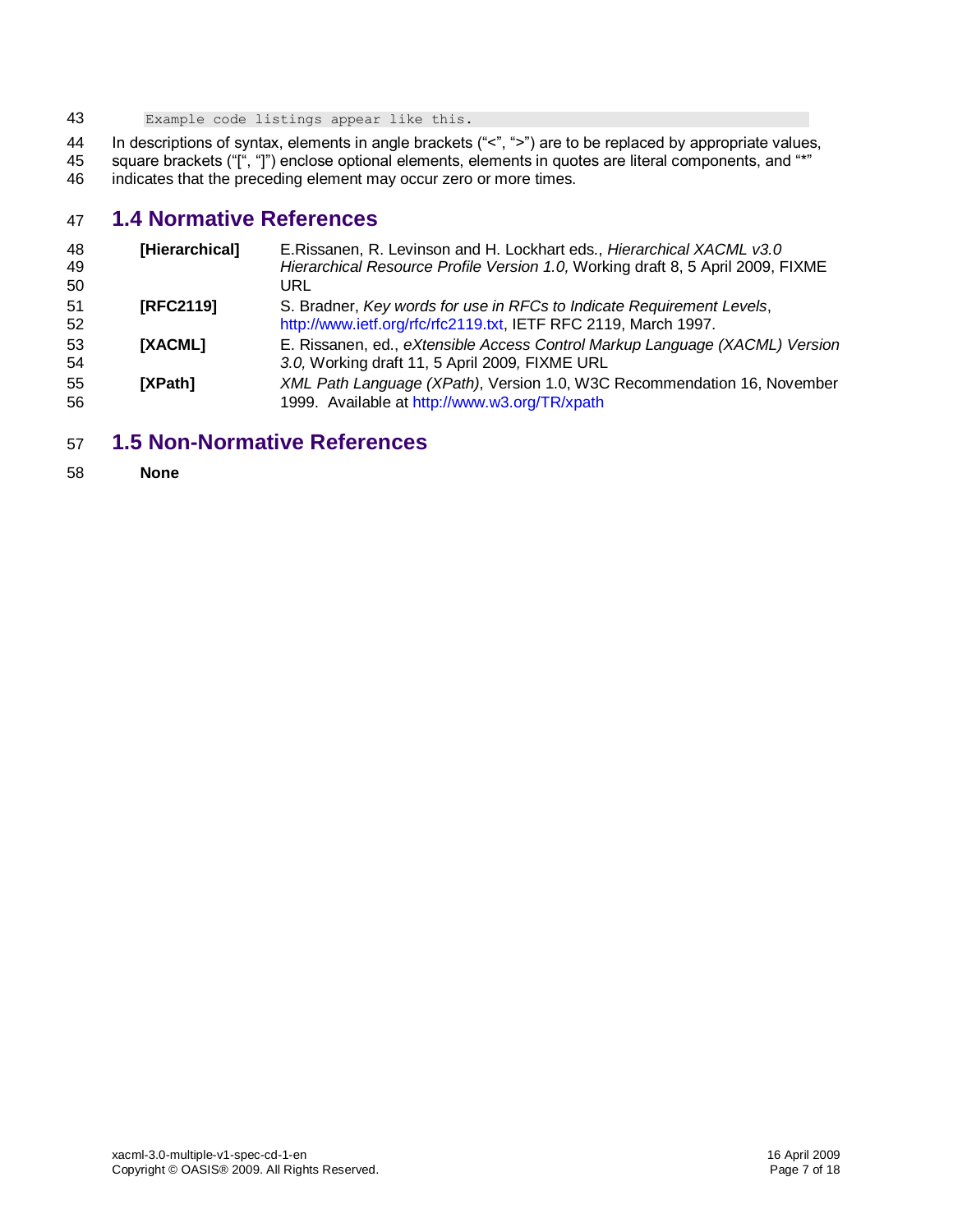# <span id="page-7-0"></span>**2 Requests for multiple resources**

#### **{Optional}**

A single XACML request context MAY represent a request for access to multiple resources, with a

- separate authorization decision desired for each resource. The syntax and semantics of such requests and responses are specified in this Section.
- 64 The  $\leq$ Result> elements produced by evaluating a request for access to multiple resources SHALL be
- identical to those that would be produced from a series of requests, each requesting access to exactly
- one of the resources. Each such resource is called an Individual Resource. The conceptual request
- 67 context that corresponds to each  $\leq$ Result> element is called an Individual Resource Request. This mapping of an original request context containing multiple authorization decision requests to Individual
- Resource Requests, and the corresponding mapping of multiple authorization decisions to multiple
- <Result> elements in a single response context MAY be performed by the Context Handler described in
- the non-normative Data-flow model of the core XACML specification **[\[XACML\]](#page-6-2)**. This Profile does NOT
- REQUIRE that the implementation of the evaluation of a request for access to multiple resources conform
- to the preceding model or that actual Individual Resource Requests be constructed. The Profile
- 74 REQUIRES only that the <Result> elements SHALL be the same as if the preceding model were used.
- Three ways of specifying requests for access to multiple resources are described in the following
- Sections. Each way of specifying requests describes the Individual Resource Requests that correspond
- 77 to the  $\langle$ Result> elements in the response context.
- A single XACML request context submitted by a PEP MAY use more than one of these ways of
- 79 requesting access to multiple resources in different <Resource> elements.

# <span id="page-7-1"></span>**2.1 Nodes identified by "scope"**

#### **{Optional}**

82 This Section describes the use of two values for the "scope" resource attribute to specify a request for

- access to multiple resources in a hierarchy. This syntax MAY be used with any *hierarchical resource*
- **[\[Hierarchical\]](#page-6-4)**, regardless of whether it is an XML document or not. The "scope" resource attribute is defined in Section [4.](#page-13-0)
- 

### <span id="page-7-2"></span>**2.1.1 Profile URI**

The following URIs SHALL be used as URI identifiers for the functionality specified in this Section of this

- Profile. The first identifier SHALL be used when the functionality is supported for XML resources, and the
- 89 second identifier SHALL be used when the functionality is supported for resources that are not XML documents:
- urn:oasis:names:tc:xacml:3.0:profile:multiple:scope:xml
- urn:oasis:names:tc:xacml:3.0:profile:multiple:scope:non-xml

### <span id="page-7-3"></span>**2.1.2 Original request context syntax**

94 The original XACML request context <Attributes> element in the resource category SHALL contain a

- 95 "scope" attribute with a value of either "Children", or "Descendants". If the requested resources are
- 96 in an XML document, then the <Content> element SHALL be present and SHALL contain the entire
- XML document of which the requested elements are a part. Also, if the requested resources are in an
- XML document, then the XPath **[\[XPath\]](#page-6-5)** expression used as the value of the "resource-id" attribute
- SHALL evaluate to a nodeset containing exactly one node.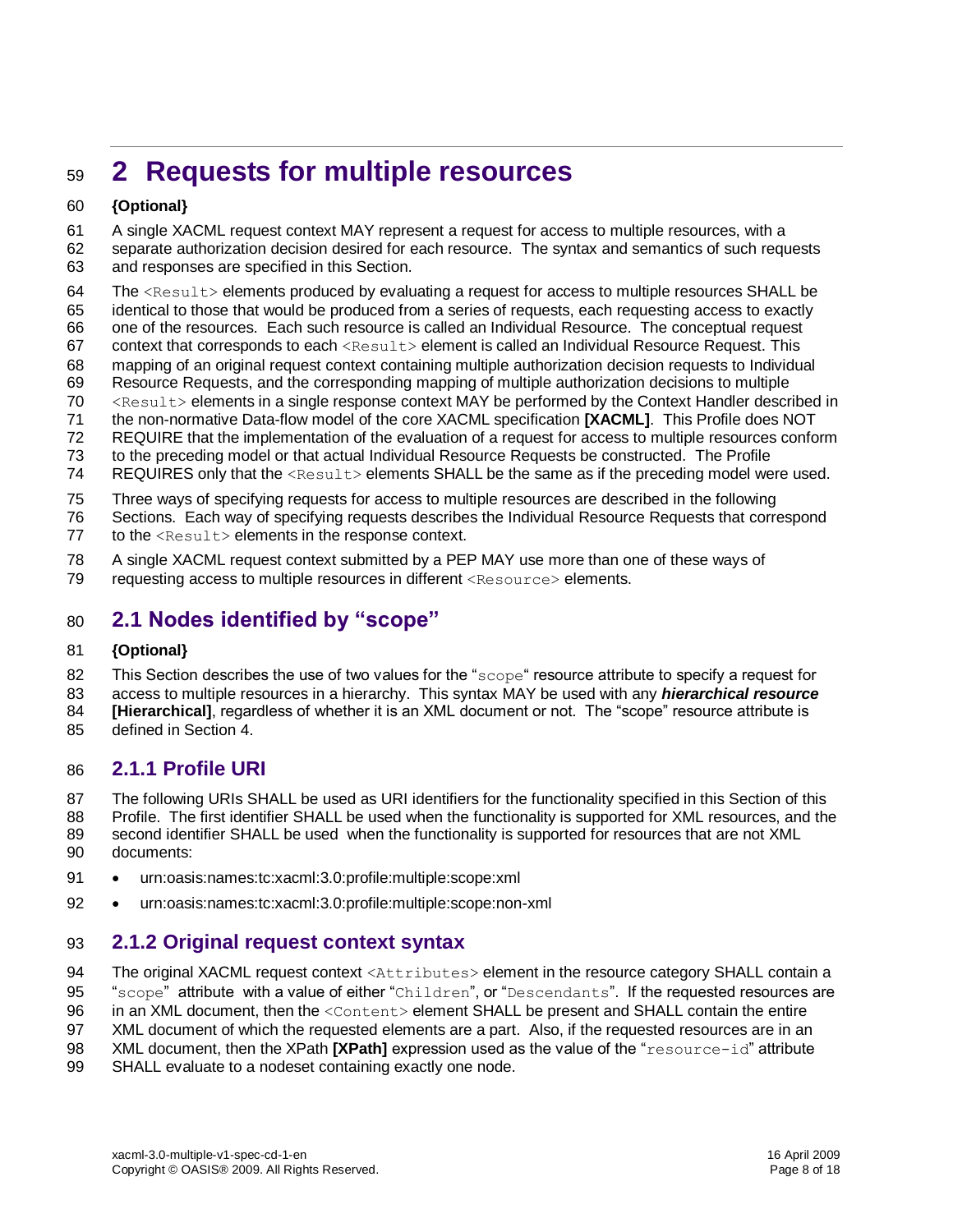#### <span id="page-8-0"></span>**2.1.3 Semantics**

- Such a request context SHALL be interpreted as a request for access to a set of *nodes* in a hierarchy
- relative to the single *node* specified in the "resource-id" attribute. If the value of the "scope" attribute
- is "Children", each Individual Resource is the one *node* indicated by the "resource-id" attribute (or
- attributes, where the single resource has multiple normative identifiers) and all of its immediate child
- *nodes*. If the value of the "scope" attribute is "Descendants", the Individual Resource is the one *node*
- indicated by the "resource-id" attribute and all of its descendant *nodes*.
- Each Individual Resource Request SHALL be identical to the original request context with two exceptions:
- 108 the "scope" attribute SHALL NOT be present and the <Attributes> element SHALL represent a single
- Individual Resource. This <Attributes> element SHALL contain at least one "resource-id"
- attribute, and all values for such attributes SHALL be unique, normative identities of the Individual
- Resource. If the "resource-id" attribute in the original request context contained an Issuer, the
- 112 "resource-id" attributes in the Individual Resource Request SHALL contain the same Issuer. If a
- 113 <Content> element was present in the original request context, then that same <Content> element
- 114 SHALL be included in each Individual Resource Request. If the "resource-id" attribute in the original
- 115 request context contained an IncludeInResult, the "resource-id" attributes in the Individual
- 116 Resource Request SHALL contain the same IncludeInResult.
- Neither XACML nor this Profile specifies how the Context Handler obtains the information required to
- determine which *nodes* are children or descendants of a given *node*, except in the case of an XML
- 119 document, where the information SHALL be obtained from the <Content> element.

### <span id="page-8-1"></span>**2.2 Nodes identified by XPath**

#### **{Optional}**

- This Section describes use of an XPath **[\[XPath\]](#page-6-5)** expression in the "resource-id" attribute, together with
- an "XPath-expression" value in the "scope" attribute to specify a request for access to multiple *nodes*
- in an XML document. This syntax SHALL be used only with resources that are XML documents.

#### <span id="page-8-2"></span>**2.2.1 Profile URI**

- The following URI SHALL be used as the URI identifier for the functionality specified in this Section of this Profile:
- 128 urn:oasis:names:tc:xacml:3.0:profile:multiple:xpath-expression

#### <span id="page-8-3"></span>**2.2.2 Original request context**

- 130 The original XACML request context <Attributes> element in the resource category SHALL contain a
- <Content> element and a "resource-id" attribute with a DataType of
- "urn:oasis:names:tc:xacml:3.0:data-type:xpathExpression", such that the <AttributeValue> of the
- "resource-id" attribute is an XPath expression that evaluates to a nodeset that represents multiple
- 134 nodes in the resource category <Content> element. The <Attributes> element with the resource
- 135 category SHALL contain a "scope" attribute with a value of "XPath-expression".

# <span id="page-8-4"></span>**2.2.3 Semantics**

- Such a request context SHALL be interpreted as a request for access to the multiple nodes in the
- 138 nodeset represented by the <AttributeValue> of the "resource-id" attribute. Each such node
- SHALL represent an Individual Resource.
- Each Individual Resource Request SHALL be identical to the original request context with two exceptions:
- 141 the "scope" attribute SHALL NOT be present and the "resource-id" attribute value SHALL be an
- 142 XPath expression that evaluates to a single node in the <Content> element. That node SHALL be the
- 143 Individual Resource. If the "resource-id" attribute in the original request context contained an Issuer,
- the "resource-id" attribute in the Individual Resource Request SHALL contain the same Issuer. If the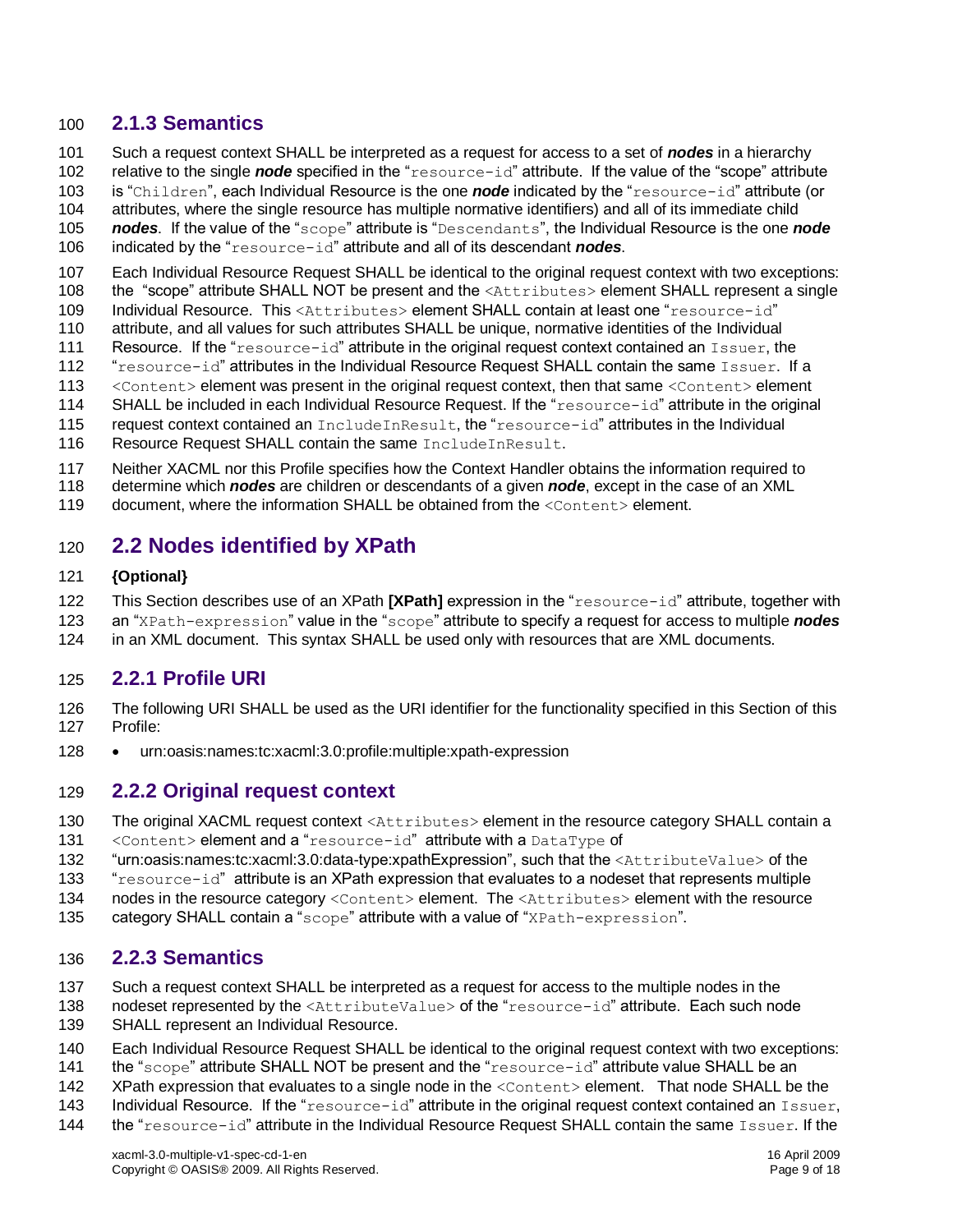- 145 "resource-id" attribute in the original request context contained an IncludeInResult, the
- "resource-id" attribute in the Individual Resource Request SHALL contain the same
- IncludeInResult.

### <span id="page-9-0"></span>**2.3 Multiple <Attributes> elements**

#### **{Optional}**

- 150 This Section describes use of multiple <Attributes> elements with the same category in a request
- context to specify a request for access to multiple resources or requests for access by multiple subjects.
- This syntax MAY be used with any resource or resources, regardless of whether they are XML
- documents or not and regardless of whether they are *hierarchical resources* **[\[Hierarchical\]](#page-6-4)** or not.

#### <span id="page-9-1"></span>**2.3.1 Profile URI**

- The following URI SHALL be used as the URI identifier for the functionality specified in this Section of this Profile:
- 157 · urn:oasis:names:tc:xacml:3.0:profile:multiple:multiple-resource-elements

#### <span id="page-9-2"></span>**2.3.2 Original request context**

159 The XACML request context SHALL contain multiple <Attributes> elements with the same category.

#### <span id="page-9-3"></span>**2.3.3 Semantics**

- Such a request context SHALL be interpreted as a request for access to all resources specified in the
- individual <Attributes> elements. Each <Attributes> element SHALL represent one Individual
- Resource, subject, or another category unless that element utilizes the other mechanisms described in this Profile.
- For each combination of repeated <Attributes> elements, one Individual Resource Request SHALL
- be created. This Individual Request SHALL be identical to the original request context with one
- 167 exception: only one <Attributes> element of each repeated category SHALL be present. If such a
- 168 <Attributes> element contains a "scope" attribute having any value other than "Immediate", then the
- Individual Request SHALL be further processed according to the corresponding Section of this Profile
- listed in Section [4.1.](#page-13-1) This processing may involve decomposing the one Individual Request into other
- Individual Requests before evaluation by the PDP.

### <span id="page-9-4"></span>**2.4 By reference to <Attributes> elements**

#### **{Optional}**

 This section describes use of a list of references to <Attributes> elements to construct multiple 175 individual <Request> elements.

# <span id="page-9-5"></span>**2.4.1 Profile URI**

- The following URIs SHALL be used as URI identifiers for the functionality specified in this Section of this Profile.
- **·** urn:oasis:names:tc:xacml:3.0:profile:multiple:reference

#### <span id="page-9-6"></span>**2.4.2 Original request context**

181 The original XACML <Request> element SHALL contain a <MultiRequests> element.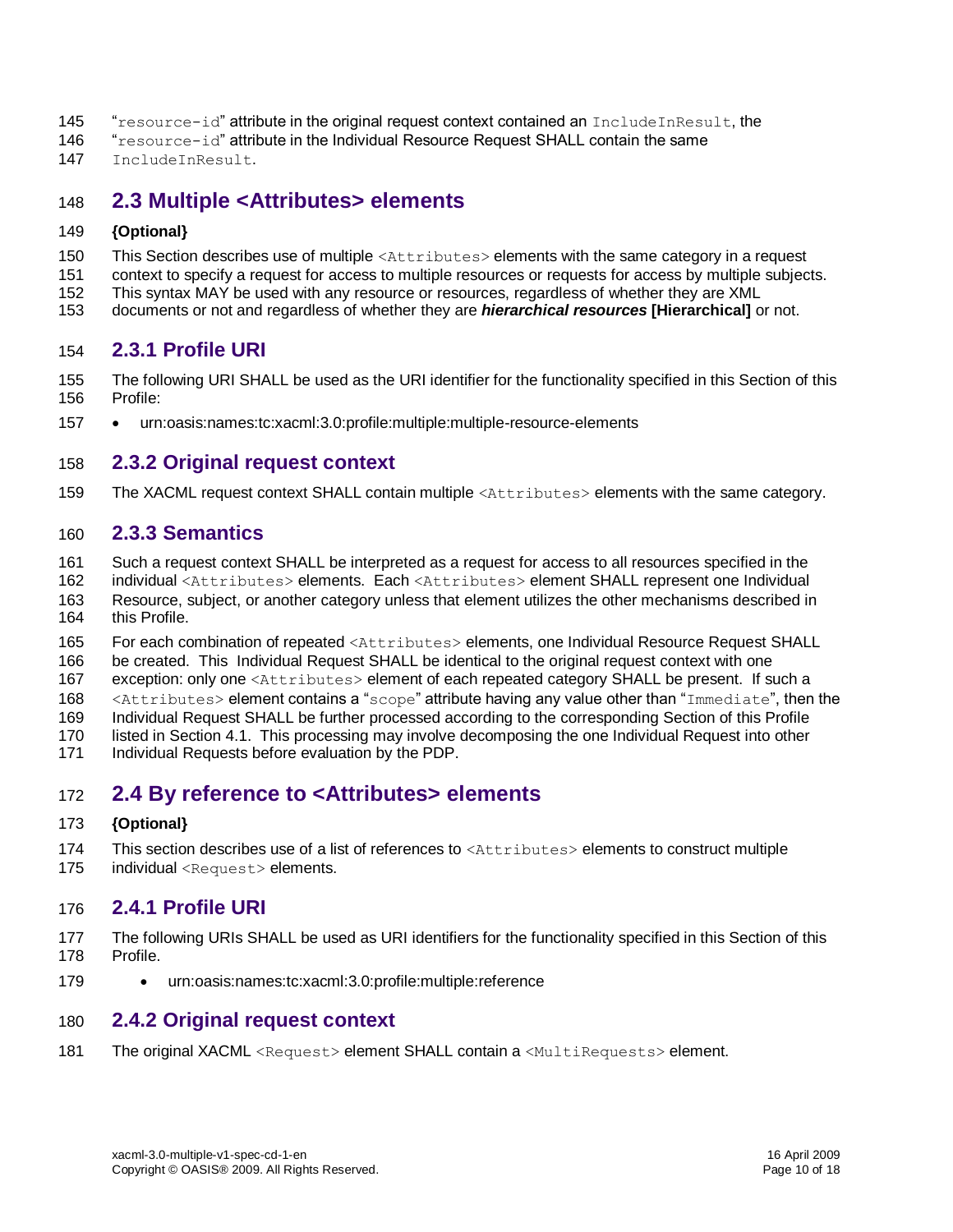#### <span id="page-10-0"></span>182 **2.4.3 Semantics**

- 183 Such a request context SHALL be interpreted as multiple individual request contexts specified by 184 references to <Attributes> elements.
- 185 The context handler MUST construct a new <Request> element for each <RequestReference> 186 element contained in the <MultiRequests> element, and process the generated <Request> element.
- 187 Each <RequestReference> element contains one or more <AttributesReference> elements,
- 188 each of which refers to the xml:id XML attribute of one of the <Attributes> elements in the enclosing
- 189 original <Request> element. The generated <Request> element MUST be identical to a <Request>
- 190 element which contains the referenced <Attributes> elements.
- 191 The result(s) of each such generated <Request> element MUST be included as one or more <Result>
- 192 elements in the <Response> element corresponding to the original <Request> element. There may be
- 193 multiple results for a single generated <Request> element when the generated <Request> element
- 194 makes use of one or more of the other multiple request schemes in this profile. There MUST be exactly
- 195 one <Response> element for the original <Request> element.
- 196 If a <RequestReference> contains an invalid reference, then the corresponding <Result>MUST
- 197 contain an Indeterminate decision with status code urn:oasis:names:tc:xacml:1.0:status:syntax-error.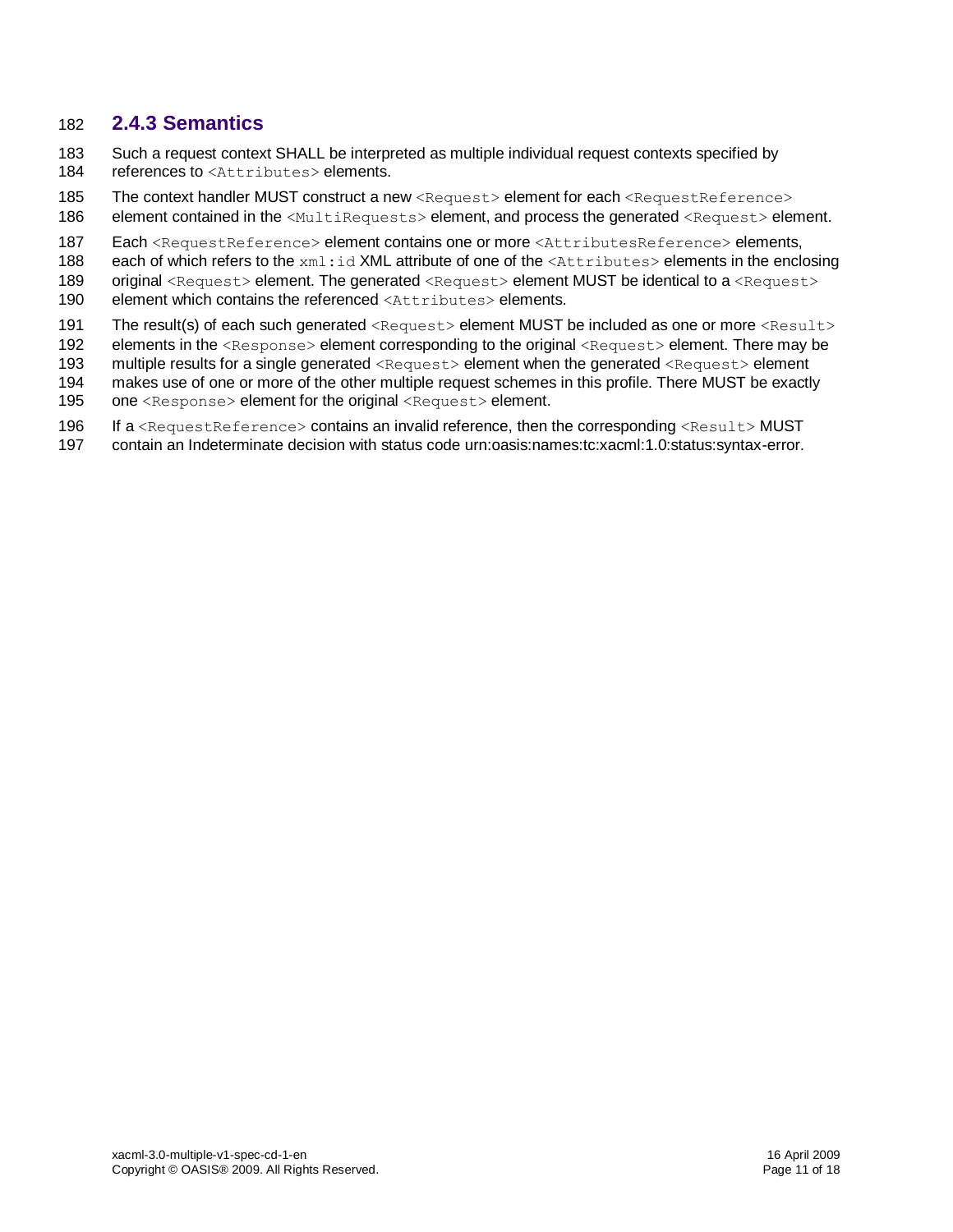# <span id="page-11-0"></span>**3 Requests for an entire hierarchy**

#### **{Optional}**

 In some cases, a resource is hierarchical, but the authorization decision request is intended to request access to all the *nodes* within that resource or to an entire sub-hierarchy of *nodes* within that resource. This might be the case when access to an XML document is being requested for purposes of making a copy of the entire document, or where access to an entire file system directory with all its subdirectories and files is being requested. A single <Result> is desired, indicating whether the requester is permitted to access the entire set of *nodes*.

- 206 The <Result> element produced by evaluating such a request for access SHALL be identical to that produced by the following process. A series of request contexts is evaluated, each requesting access to 208 exactly one **node** of the hierarchy. The <Decision> in the single <Result> that is returned to the PEP SHALL be "Permit" if and only if all <Result> elements resulting from the evaluation of the individual
- **nodes** contained a <Decision> of "Permit". Otherwise, the <Decision> in the single <Result>
- 211 returned to the PEP SHALL be "Deny". This Profile does NOT REQUIRE that the implementation of the
- evaluation of a request for access to such a *hierarchical resource* conform to the preceding model or
- that actual request contexts corresponding to the individual *nodes* in the hierarchy be constructed. This
- 214 Profile REQUIRES only that the  $\leq$ Result> element SHALL be the same as if the preceding model were
- used.
- Two syntax's for this functionality are specified in the following Sections, one for use with resources that
- are XML documents, and the other for use with resources that are not XML documents.

### <span id="page-11-1"></span>**3.1 XML resources**

- {Optional}
- This Section describes the syntax for requesting access to an entire XML document, or to an element within that document with all its recursive sub-elements.

### <span id="page-11-2"></span>**3.1.1 Profile URI**

- The following URI SHALL be used as the identifier for the functionality specified in this Section of this Profile:
- urn:oasis:names:tc:xacml:3.0:profile:multiple:entire-hierarchy:xml

#### <span id="page-11-3"></span>**3.1.2 Original request context**

- 227 The <Attributes> element with the resource category in the original request context SHALL contain a 228 "scope" attribute with a value of "EntireHierarchy".
- 229 The <Attributes> element in the original request context SHALL contain a single "resource-id"
- attribute with a DataType of "urn:oasis:names:tc:xacml:3.0:data-type:xpathExpression" (defined in
- **[\[Hierarchical\]](#page-6-4)**), such that the <AttributeValue> evaluates to a nodeset that represents exactly one
- 232 node in the <Content> element.
- 233 The <Attributes> element in the original request context MAY contain other attributes.

### <span id="page-11-4"></span>**3.1.3 Semantics**

- 235 The  $\leq$ Result> of such a request SHALL be equivalent to that produced by the following process. For
- each *node* in the requested hierarchy, the Context Handler SHALL create a new request context. Each
- 237 such request context SHALL contain a single <Attributes> element with the resource category having
- 238 a "resource-id" attribute with a DataType of "urn:oasis:names:tc:xacml:3.0:data-
- type:xpathExpression" (defined in **[\[Hierarchical\]](#page-6-4)**) and a value that is an XPath **[\[XPath\]](#page-6-5)** expression that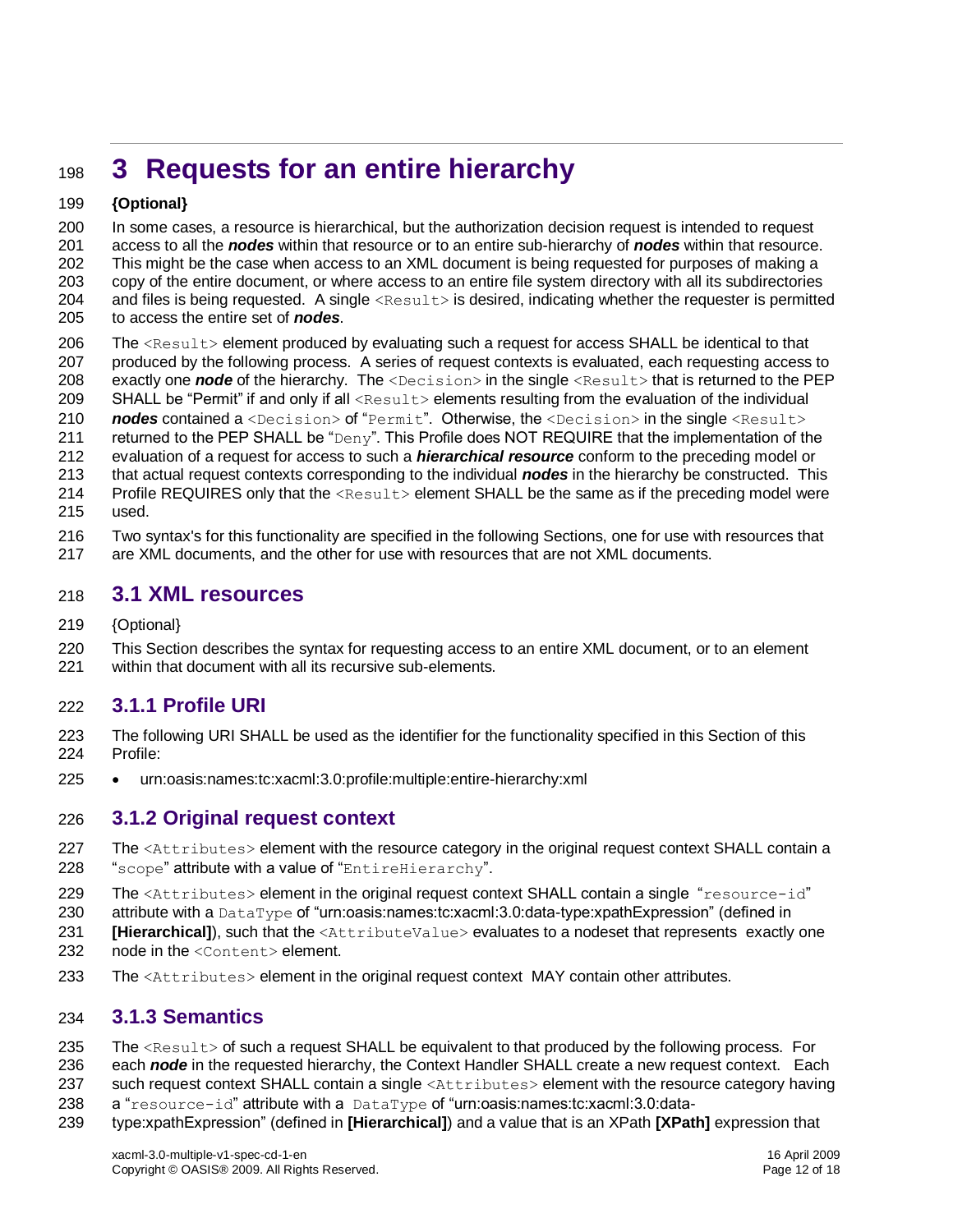- 240 evaluates to a nodeset that contains exactly that one node in the <Content> element. The Context
- Handler SHALL submit each such new request context to the PDP for evaluation and SHALL keep track
- 242 of the <Decision> in the corresponding <Result> elements. If and only if all the new request contexts
- evaluate to "Permit", then a single <Result> containing a <Decision> of "Permit" SHALL be placed
- 244 into the response context returned to the PEP. If any of the new request contexts evaluates to "Deny",
- "Indeterminate", or "NotApplicable", then a single <Result> containing a <Decision> of "Deny"
- SHALL be placed into the response context returned to the PEP. If any attribute in the original request context contained an IncludeInResult, then the attribute SHALL be included in the result.

# <span id="page-12-0"></span>**3.2 Non-XML resources**

#### **{Optional}**

- This Section describes the syntax for requesting access to an entire hierarchy of *nodes* within a
- *hierarchical resource* that is not an XML document.

#### <span id="page-12-1"></span>**3.2.1 Profile URI**

- The following URI SHALL be used as the identifier for the functionality specified in this Section of this Profile:
- urn:oasis:names:tc:xacml:3.0:profile:multiple:entire-hierarchy:non-xml

### <span id="page-12-2"></span>**3.2.2 Original request context**

- 257 The <Attributes> element with the resource category in the original request context SHALL contain a 258 "scope" attribute with a value of "EntireHierarchy".
- 259 The <Attributes> element in the original request context SHALL contain a single "resource-id" attribute that represents a single *node* in a *hierarchical resource*.
- 261 The <Attributes> element in the original request context MAY contain other attributes.
- The representation of *nodes* in a *hierarchical resource* specified in Section FIXME 2.2 of the
- Hierarchical resource profile of XACML v3.0 **[\[Hierarchical\]](#page-6-4)** MAY be used to represent the identity of the
- single *node*.

### <span id="page-12-3"></span>**3.2.3 Semantics**

- 266 The <Result> of such a request SHALL be equivalent to that produced by the following process. For
- each *node* in the requested hierarchy, the Context Handler SHALL create a new request context. Each
- such request context SHALL contain a single <Attributes> element with the resource category having
- a "resource-id" attribute with a value that is the identity of that one *node* in the hierarchy. The Context
- Handler SHALL submit each such new request context to the PDP for evaluation and SHALL keep track
- 271 of the <Decision> in the corresponding <Result> elements. If and only if all the new request contexts
- 272 evaluate to "Permit", then a single <Result> containing a <Decision> of "Permit" SHALL be placed
- 273 into the response context returned to the PEP. If any of the new request contexts evaluates to " $Deny$ ",
- 274 "Indeterminate", or "NotApplicable", then a single <Result> containing a <Decision> of "Deny"
- SHALL be placed into the response context returned to the PEP. If any attribute in the original request
- 276 context contained an  $IncludeInResult$ , then the attribute SHALL be included in the result.
- Neither XACML nor this Profile specifies how the Context Handler obtains the information required to
- determine which *nodes* are descendants of the originally specified *node*, or how to represent the identity
- of each such *node*. The representation of *nodes* in a *hierarchical resource* specified in Section FIXME
- 2.2 of the Hierarchical resource profile of XACML v3.0 **[\[Hierarchical\]](#page-6-4)** MAY be used to represent the
- identity of each such *node*.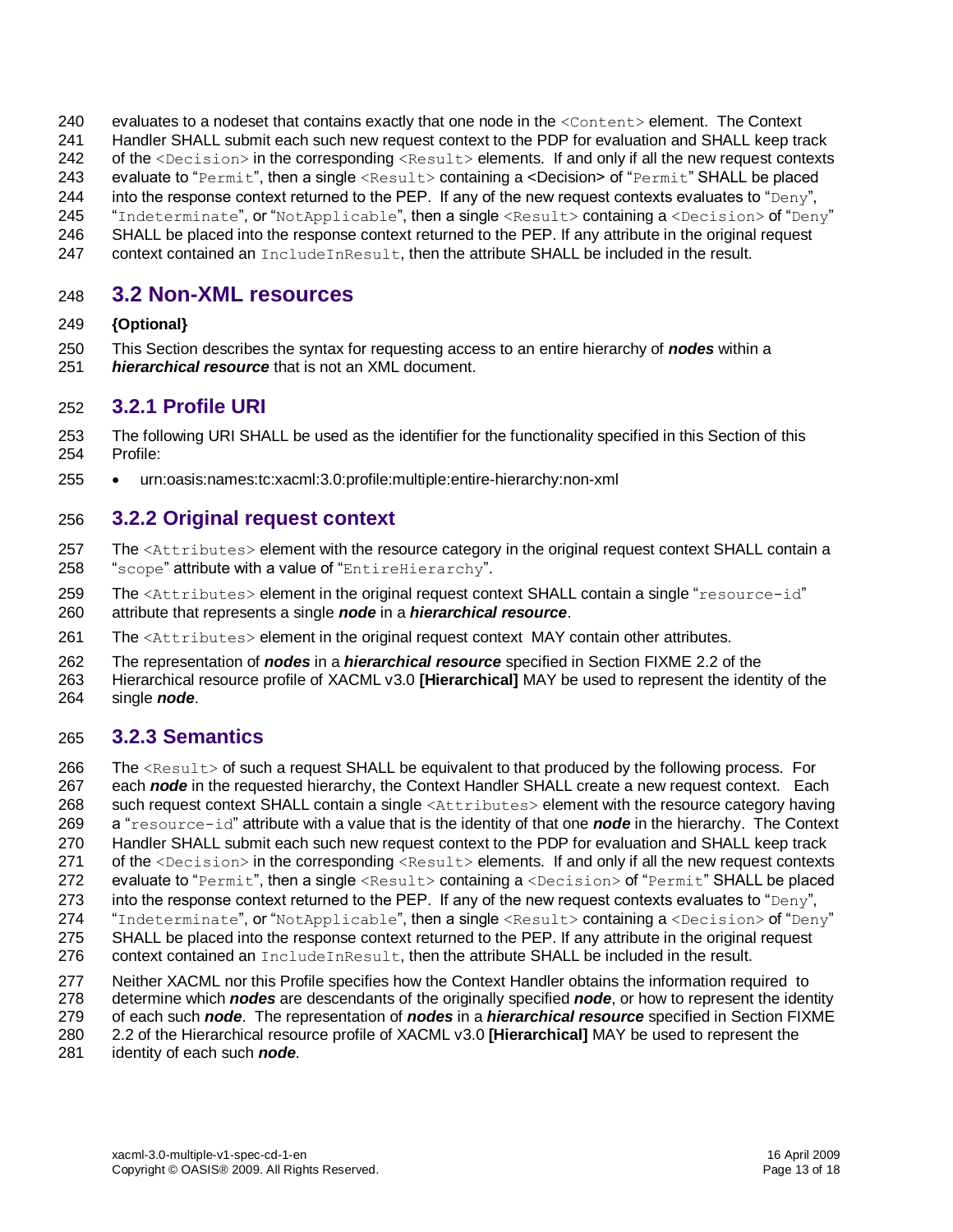# <span id="page-13-0"></span>**4 New attribute identifiers**

### <span id="page-13-1"></span>**4.1 "scope"**

284 The following identifier is used as the AttributeId of a resource attribute that indicates the scope of a request for access in a single <Attributes> element of a request context.

- urn:oasis:names:tc:xacml:2.0:resource:scope
- 287 The attribute SHALL have a DataType of "http://www.w3.org/2001/XMLSchema#string".
- The valid values for this attribute are listed below, along with a reference to the Section of this Profile or to 289 the core XACML specification that describes how the <Attributes> element with the resource category is to be processed. An implementation MAY support any subset of these values, including the empty set.
- **.** "Immediate" The <Attributes> element refers to a single non-**hierarchical resource** or to a single *node* in a *hierarchical resource*. This is the default value, if no "scope" attribute is present. The <Attributes> element SHALL be processed according to the core XACML specification **[\[XACML\]](#page-6-2)**.
- 294 "Children" The <Attributes> element refers to multiple resources in a hierarchy. The set of resources consists of a single *node* described by the "resource-id" resource attribute and of all 296 that *node*'s immediate children in the hierarchy. The <Attributes> element SHALL be processed according to Section [2.1](#page-7-1) of this Profile.
- 298 "Descendants" The <Attributes> element refers to multiple resources in a hierarchy. The set of resources consists of a single *node* described by the "resource-id" resource attribute and of all that *node*'s descendants in the hierarchy. The <Attributes> element SHALL be processed according to Section [2.1](#page-7-1) of this Profile.
- 302 "XPath-expression" The <Attributes> element refers to multiple resources. The set of resources consists of the nodes in a nodeset described by the "resource-id" resource attribute. Each of the *nodes* SHALL be contained in the <Content> element of the <Attributes> element. The <Resource> element SHALL be processed according to Section [2.2](#page-8-1) of this Profile.
- 306 "EntireHierarchy" The <Resource> element refers to a single resource. The resource consists of a *node* described by the "resource-id" resource attribute along with all that *node*'s descendants. All of the *nodes* SHALL be nodes in an XML document that is contained in the <Content> element of the <Attributes> element. The <Attributes> element SHALL be processed according to Section [2.4.](#page-9-4)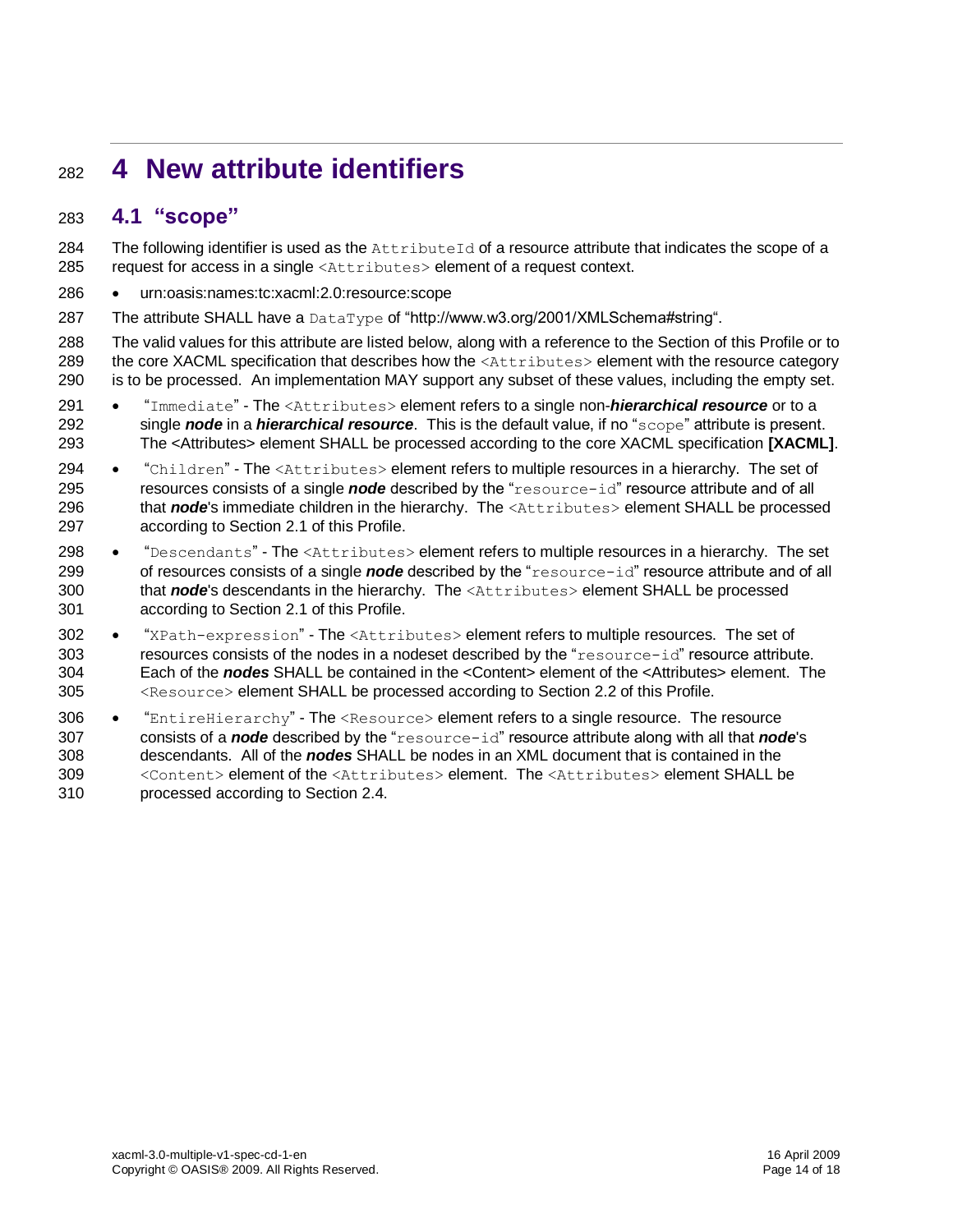# <span id="page-14-0"></span>**5 New profile identifiers**

 The following URI values SHALL be used as URI identifiers for the functionality specified in various Sections of this Profile:

- Section [2.1:](#page-7-1) "scope attribute of "children" or "descendants" in <Attributes>: XML resources
- urn:oasis:names:tc:xacml:3.0:profile:multiple:scope:xml
- Section [2.1:](#page-7-1) "scope attribute of "children" or "descendants" in <Attributes>: Non-XML resources
- urn:oasis:names:tc:xacml:3.0:profile:multiple:scope:non-xml
- Section [2.2:](#page-8-1) XPath expression in "resource-id" attribute
- urn:oasis:names:tc:xacml:3.0:profile:multiple:xpath-expression
- Section [2.3:](#page-9-0) Multiple <Attributes> elements
- 321 urn:oasis:names:tc:xacml:3.0:profile:multiple:multiple-resource-elements
- Section [2.4:](#page-9-4) By reference to <Attributes> elements
- urn:oasis:names:tc:xacml:3.0:profile:multiple:reference
- Section [3.1:](#page-11-1) Requests for an entire hierarchy: XML resources
- urn:oasis:names:tc:xacml:3.0:profile:multiple:entire-hierarchy:xml
- Section [3.2:](#page-12-0) Requests for an entire hierarchy: Non-XML resources
- urn:oasis:names:tc:xacml:3.0:profile:multiple:entire-hierarchy:non-xml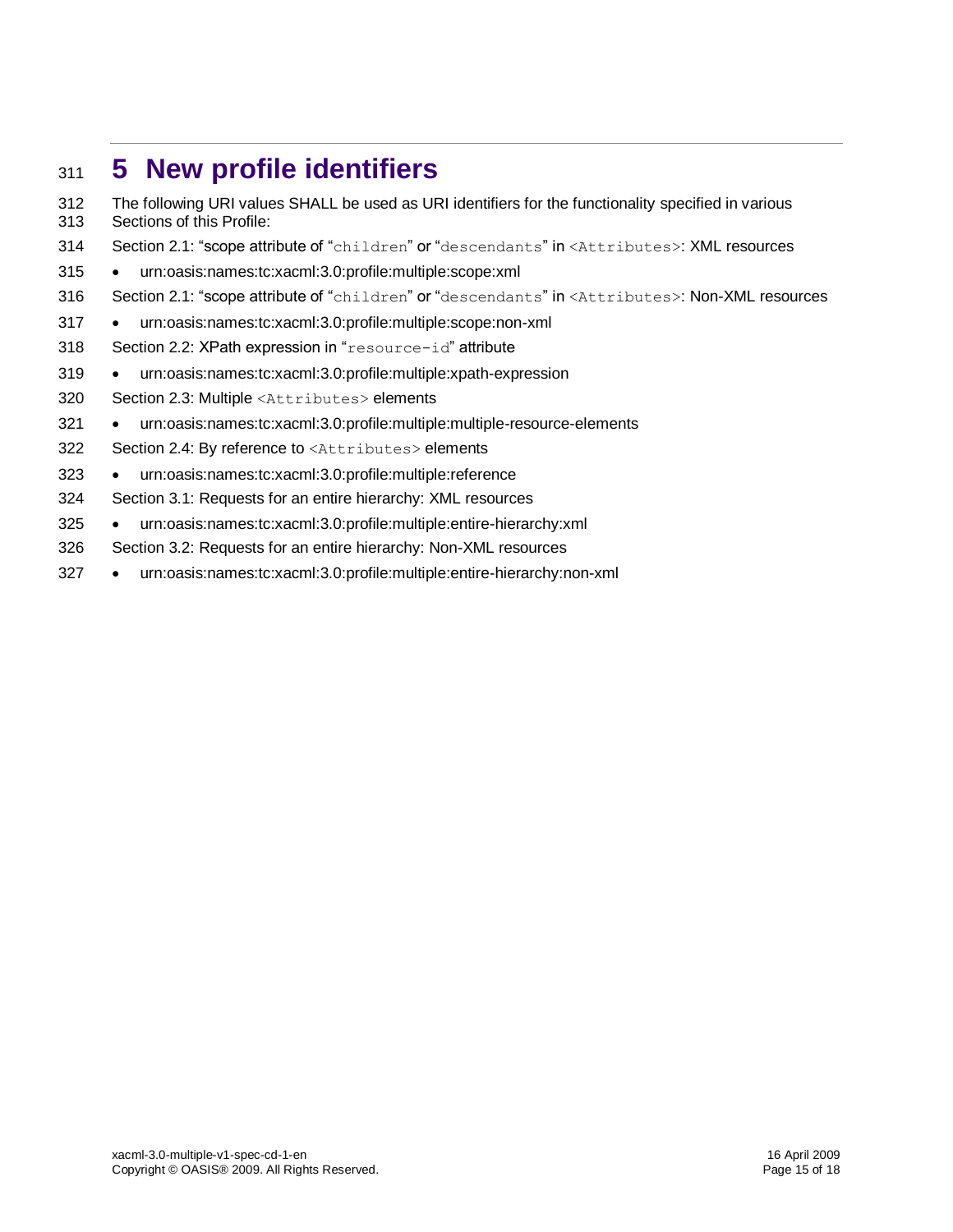# <span id="page-15-0"></span>**6 Conformance**

An implementation may conform to this specification in one or more of the following ways.

#### <span id="page-15-1"></span> **6.1 Processor of requests for multiple resources as nodes identified by "scope"**

 An implementation conforms as a processor of requests for multiple resources as nodes identified by "scope" if it is able to process XACML requests in the manner described in section[s 2.1](#page-7-1) and [4](#page-13-0) of this specification.

### <span id="page-15-2"></span> **6.2 Processor of requests for multiple resources as nodes identified by XPath**

 An implementation conforms as a processor of requests for multiple resources as nodes identified by XPath if it is able to process XACML requests in the manner described in sections [2.2](#page-8-1) and [4](#page-13-0) of this specification.

### <span id="page-15-3"></span> **6.3 Processor of requests for multiple resources by multiple <Attributes> elements**

- An implementation conforms as a processor of requests for multiple resources by multiple
- <Attributes> elements if it is able to process XACML requests in the manner described in sections [2.3](#page-9-0) and [4](#page-13-0) of this specification.

## <span id="page-15-4"></span> **6.4 Processor of requests for multiple resources by reference to <Attributes> elements**

 An implementation conforms as a processor of requests for multiple resources by references to <Attributes> elements if it is able to process XACML requests in the manner described in section[s 2.4](#page-9-4) and [4](#page-13-0) of this specification.

#### <span id="page-15-5"></span>**6.5 Processor of requests for an entire hierarchy of XML resources**

 An implementation conforms as a processor of requests for an entire hierarchy of XML resources if it is able to process XACML requests in the manner described in sections [3.1](#page-11-1) and [4](#page-13-0) of this specification.

### <span id="page-15-6"></span> **6.6 Processor of requests for an entire hierarchy of non-XML resources**

 An implementation conforms as a processor of requests for an entire hierarchy of non-XML resources if it is able to process XACML requests in the manner described in sections [3.2](#page-12-0) and [4](#page-13-0) of this specification.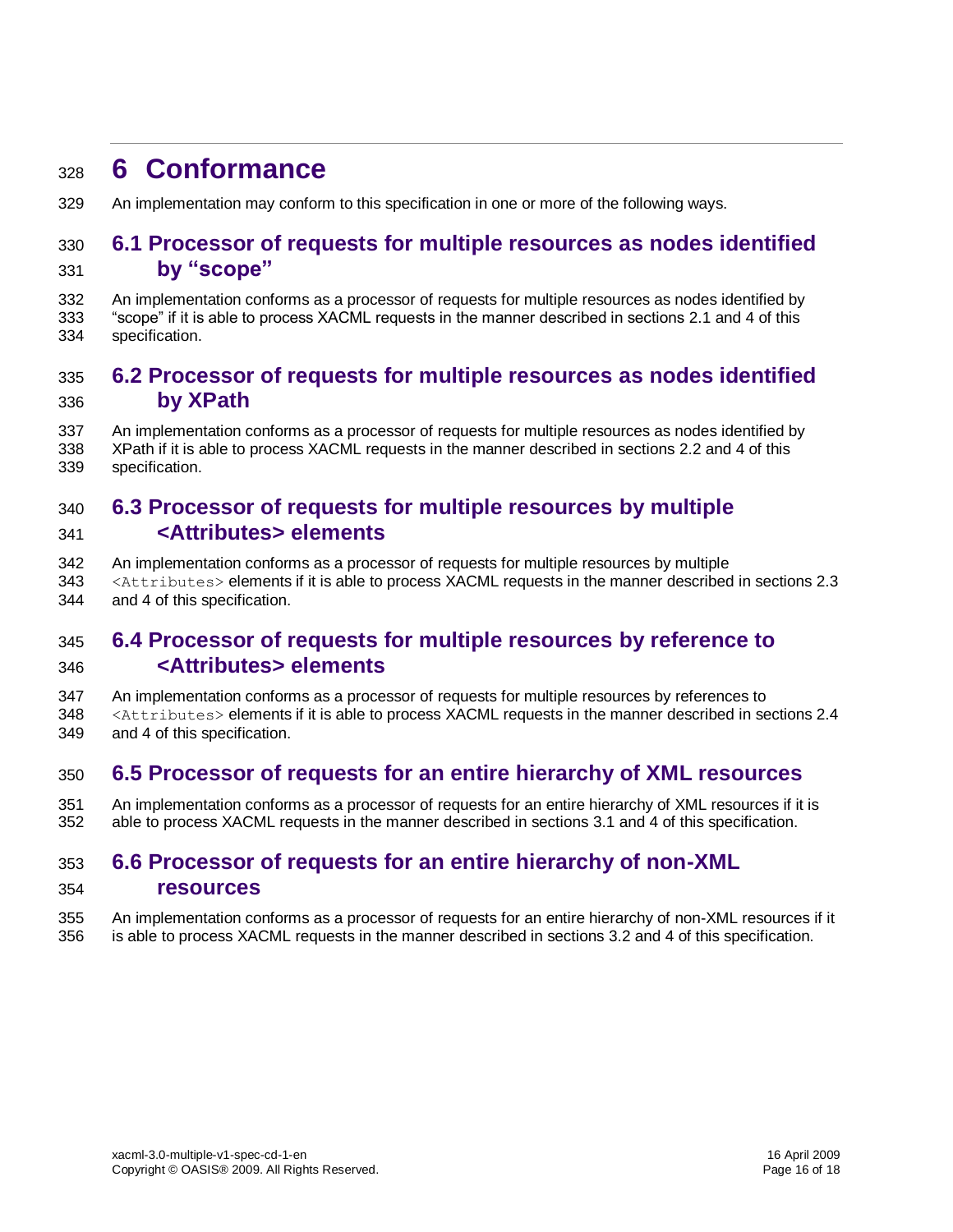# <span id="page-16-0"></span><sup>357</sup> **A. Acknowledgements**

358 The following individuals have participated in the creation of this specification and are gratefully

359 acknowledged:

#### 360 **Participants:**

- 361 Anthony Nadalin<br>362 Bill Parducci Bill Parducci
- 363 Daniel Engovatov
- 364 Hal Lockhart
- 365 Michael McIntosh
- 366 Ron Jacobson
- 367 Seth Proctor
- 368 Steve Anderson<br>369 Tim Moses
- **Tim Moses**